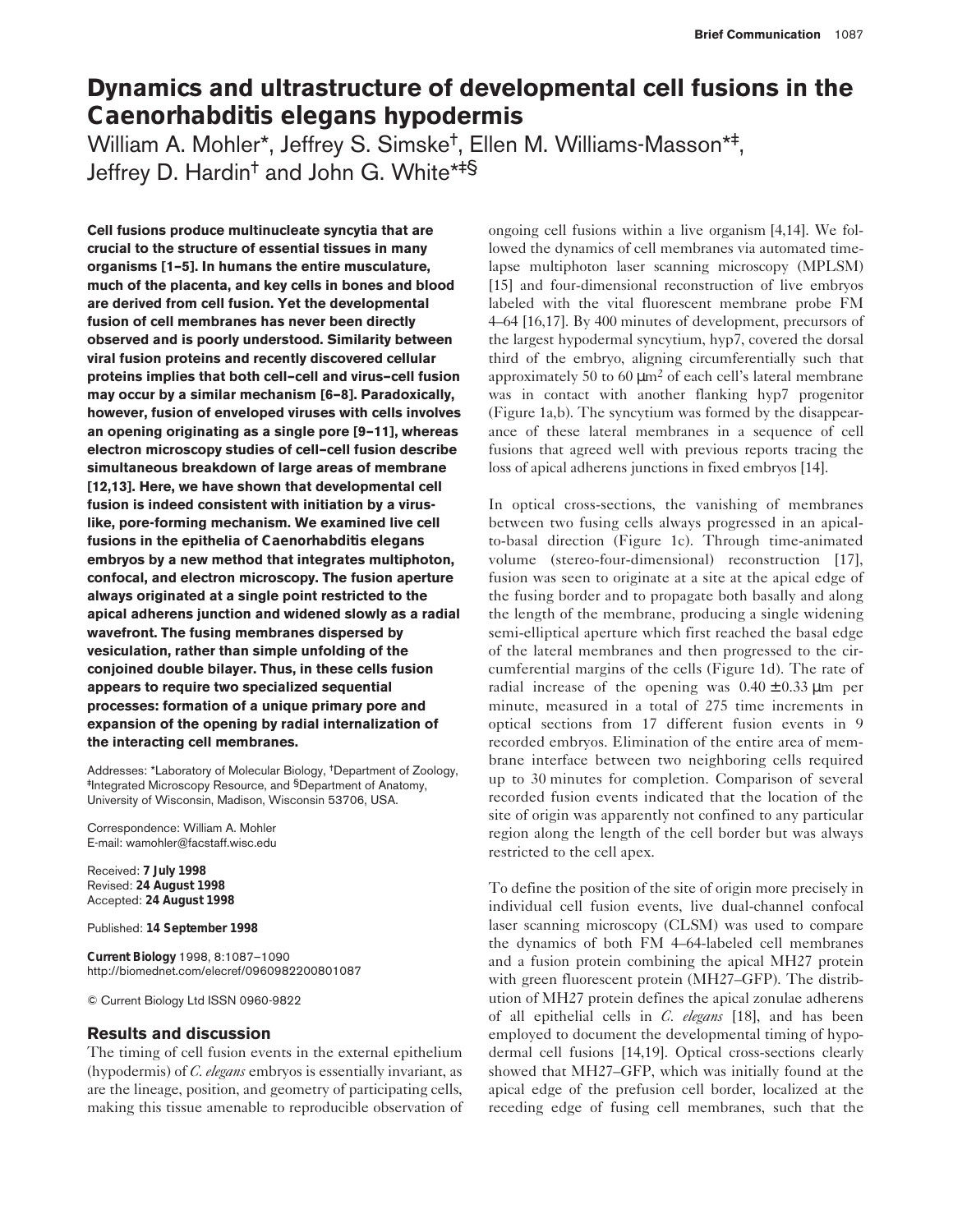



Live MPLSM imaging of hypodermal cell fusions. **(a)** Three-dimensional reconstruction of the hypodermis of a prefusion embryo labeled with FM 4–64 and viewed dorsolaterally. This projection, comprising 30 serial 0.5 µm-spaced MPLSM sections through half of the embryo, has been 'cored' to eliminate interfering data from deep embryonic structures [17]. Dorsal cells run vertically to the top of the image. Brackets show the region depicted in isolation in (d). **(b)** Computer reconstruction showing the geometry of hyp7 precursors shortly before fusion. Stereo image of three adjacent dorsal precursors from (a) reconstructed in isolation and false-colored (red, green, red). Lateral cell borders which fuse appear yellow; apical (Ap) and basal (Ba) surfaces are convex and concave, respectively. **(c)** Cell fusion proceeds in an apical-to-basal direction. Time sequence showing disappearance of lateral membranes (arrowhead) in an optical cross-section through a pair of fusing cells. **(d)** The fusion aperture propagates from a single apical origin. Time sequence of a cored stereo-four-dimensional reconstruction of a fusing cell border from the embryo in (a), rotated left 45° about the y-axis. Note the semi-elliptical opening at 5.5 min. The origin (arrowhead) and progress (tickmarks) of the opening in one direction are marked along the length of the cell border. Times shown in (c,d) are in min. The scale bar represents 10 µm.

junctional protein was separated from the apical membrane of the syncytium by the widening fusion aperture (Figure 2a). Thus, once the fusing lateral membranes had





Displacement of the apical adherens junction by cell fusion. **(a)** MH27–GFP associates with the receding edge of fusing lateral membranes. CLSM time sequence of an optical section through three fusing cells. MH27–GFP (green, center) and FM 4–64 (red, left) were imaged simultaneously; the merged image is shown in the panels on the right. Arrowheads indicate fusing cell borders. **(b)** MH27–GFP relocalizes in a wavelike manner. Stereo-four-dimensional reconstruction of MH27–GFP from the same embryo, depicting projections rotated left 45° about the y-axis. Arrowheads indicate fusions seen in (a). Times are shown in min. The scale bar represents 10  $\mu$ m.

sunk to the full depth of the cells, MH27–GFP was actually basally localized. Dissolution of the MH27 signal between cells occurred only after membrane fusion and displacement of the junction, usually within 5 to 10 minutes. Stereo-four-dimensional reconstruction revealed that the movement of the junctional marker, like the fusion of the membranes themselves, started at a single site and propagated as a wave along the length of the fusing cells (Figure 2b). We conclude that the initiation site for cell fusion resides either within the junction itself or immediately apical to the adherens junction.

To address the means by which the membranes between fusing cells withdraw, we recorded embryos by MPLSM and then immediately fixed them for transmission electron microscopy (TEM). Cell fusions whose early stages were recorded live were thus caught in an intermediate state for ultrastructural examination (Figure 3). In serial TEM sections, the directional spreading of the fusion aperture was again apparent. At the receding edge of the fusing lateral border, a continuous coplanar fringe of irregularly sized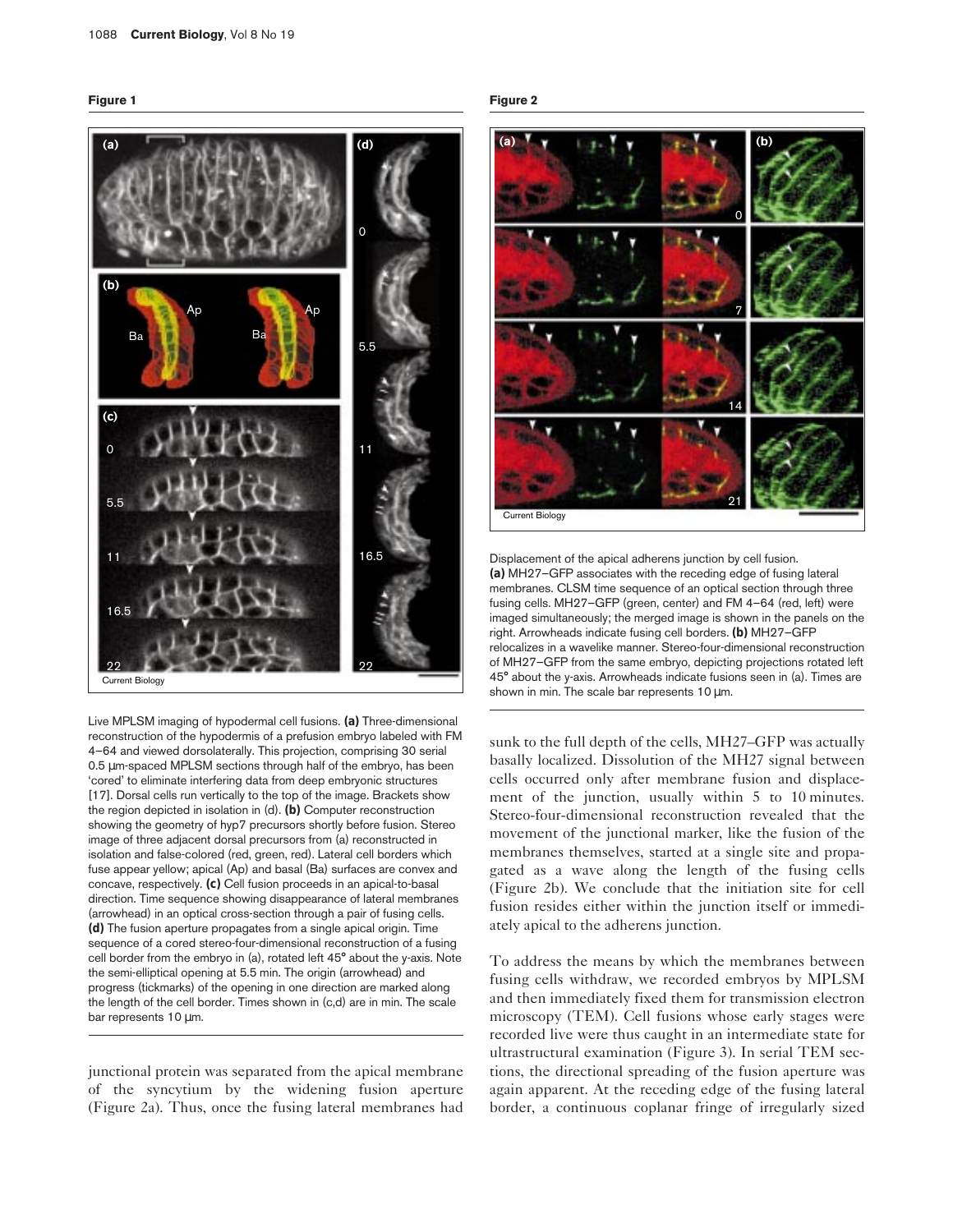**Figure 3**



Vesiculation of membranes at the leading edge of the fusion aperture. **(a)** TEM of an embryo fixed while two cell fusion events were in progress (arrowheads). The scale bar represents 2 µm. **(b)** Serial cross-sections through the leftmost fusing cell border in (a) shown at higher magnification. The arrowhead marks the region of intact membrane. The bracket indicates the zone of vesiculation. The spacing between sections is ~300 nm. The scale bar represents 100 nm. **(c)** Tangential sections through the vesiculating zone of the rightmost fusing border in (a). The spacing between sections is ~70 nm. The scale bar represents 500 nm.

vesicles (10–50 nm in diameter) extended 200–600 nm into the growing opening. Beyond this zone of vesiculation, however, intact membrane reached the limit of the cell without interruption.

In summary, fusion commences at a single point within a slim apical subregion of the cell–cell interface, and slowly opens by a process involving vesiculation of the double bilayer and migration of junctional components to the basal surface of the resulting syncytium (Figure 4). A focal origin is consistent with the notion of a virus-like pore. Yet expansion of the opening occurs not merely by unfolding and flow of the contiguous apposed bilayers — the topologically and energetically simplest approach — but also by internalization of the plasma membranes, perhaps to accommodate the reduced surface:volume ratio requirements of the syncytium. Thus, fusion entails specific localization of a vesiculating activity to the rim of the growing hole in the membranes. Association of junctional proteins with the retreating edge of the septal border between fusing cells suggests that the vesiculating activity may associate with the junctional complex throughout the fusion process. Such a complex might resemble or share components with those involved in other forms of endocytosis or acting on similar tightly bent double-bilayers within intracellular organelles [20,21].

These experiments are the first to detail the course of a developmental cell fusion event through direct observation



**Figure 4**

Model for initiation and spreading of the fusion aperture. **(a)** Idealized representation of two adjacent hypodermal precursor cells. Cell membranes are shown in red, the adherens junctions in green. **(b)** A single original pore (black spot) forms within or apical to the junction. **(c,d)** The opening widens, displacing the junction and producing a fringe of vesiculated membrane at the leading edge of the hole. In (b–d), the common border between cells is shown alone within the plane of the page.

of the fusing cell membranes, and our results should have relevance for other instances of developmental syncytiogenesis. Several other fusing cell types develop stable or transient intercellular junctions before fusion occurs and may use these junctions to organize the fusion mechanism [2,13]. Recently, diverse genes from several organisms have been reported to have roles in cell fusion [6,7,13,22–26]. Understanding the timing and structure of the cellular intermediates in this carefully orchestrated process should point the way to specific functions for the molecules involved.

#### **Materials and methods**

#### *Live fluorescence microscopy*

MPLSM was used for most recordings to maximize spatio-temporal resolution and embryo viability while minimizing photobleaching, and was performed using a femtosecond-pulsed 1047 nm Nd:YLF laser on a microscope previously described [27]. Cell membranes fluoresced in the presence of 10 µg/ml FM 4–64 (Molecular Probes). CLSM was performed on a Bio-Rad MRC600 to take advantage of dual-channel imaging capabilities not currently available on this MPLSM system. Laser-permeabilized embryo culture, automated image collection, four-dimensional animation, and stereo-four-dimensional reconstruction were performed as previously described using adaptations of published techniques [16,17].

#### *Construction of MH27–GFP*

A bright mutant of GFP (S65A, V68L, S72A) [28] was fused to the predicted carboxyl terminus of MH27 by ligation with a genomic fragment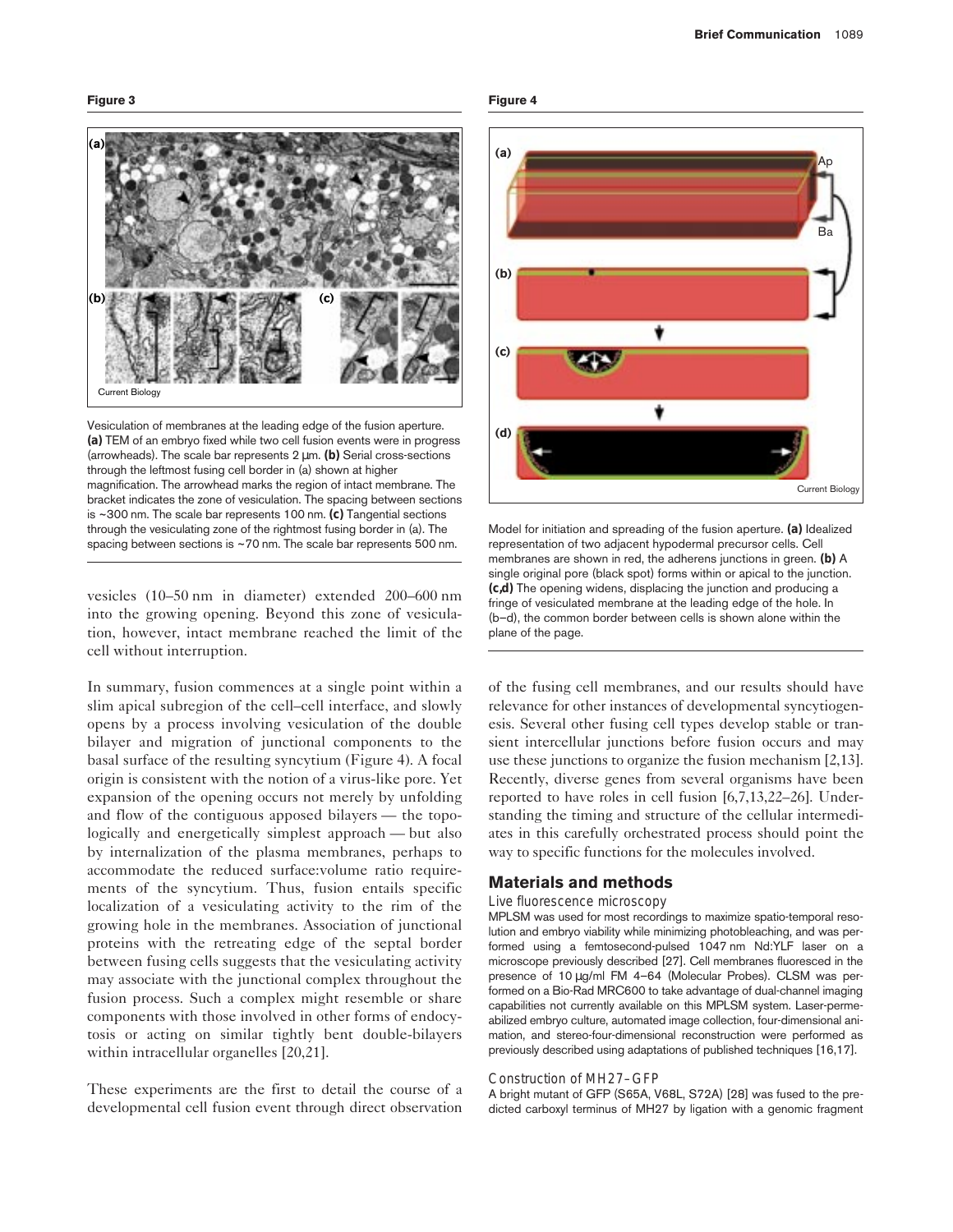containing the MH27 gene, and the transgene construct was stably integrated into the genome of wild-type worms to create the strain jcIs1 (J.S.S. and J.D.H., unpublished). Transgenic worms were phenotypically normal, and the temporal expression and localization of the fluorescent protein faithfully recapitulated those of the endogenous MH27 antigen as detected by immunofluorescence [14,18,19].

#### *Correlative electron microscopy*

Live-imaged embryos attached to a poly-L-lysine coated coverslip were fixed by room temperature incubation of the coverslip for 45 min in 1%  $OsO<sub>4</sub>$ , 0.8% K<sub>3</sub>Fe(CN)<sub>6</sub>, 0.1 M cacodylate buffer, pH 6.0, followed by rinsing in 0.05 M cacodylate buffer, pH 7.0, and incubation for 15 min in 0.2% tannic acid, 0.05 M cacodylate buffer, pH 7.0. This osmiumbased fixation protocol was used specifically to avoid membrane artifacts which commonly result from aldehyde fixation [29,30]. Fixed embryos were dehydrated through an acetone series, and embedded in Epon/Araldite while still attached to the coverslip. Glass was dissolved with hydrofluoric acid to yield a flat face for sectioning which was parallel to the plane of optical sections in the MPLSM recording.

#### *Supplementary material*

Movies of the data shown in Figures 1 and 2 are published with this paper on the internet.

#### **Acknowledgements**

We thank D. Wokosin and V. Centonze-Frohlich for assistance with microscopy. This work was supported by NIH grants GM52454 to J.G.W. and RR00570 to the Integrated Microscopy Resource; by a Lucille P. Markey Award in the Biomedical Sciences and a NSF Young Investigator Award to J.D.H.; by NIH fellowship GM18200-02 to W.A.M.; and by NIH Gamete and Embryo Biology Training Grant HD07342-08 and a Helen Hay Whitney Foundation fellowship to J.S.S.

#### **References**

- 1. Capers CR: **Multinucleation of skeletal muscle** *in vitro***.** *J Biophys Biochem Cytol* 1959, **7:**559-566.
- 2. Pierce GP, Midgely ARJ: **The origin and function of human syncytiotrophoblastic giant cells.** *Am J Pathol* 1963, **43:**153-173.
- 3. Sutton JS, Weiss L: **Transformation of monocytes in tissue culture into macrophages, epithelioid cells, and multi-nucleated giant cells: an electron microscopic study.** *J Cell Biol* 1966, **28:**303-332.
- 4. Sulston JE, Schierenberg E, White JG, Thomson JN: **The embryonic cell lineage of the nematode** *Caenorhabditis elegans***.** *Dev Biol* 1983, **100:**64-119.
- 5. Ball EE, Goodman CS: **Muscle development in the grasshopper embryo: II. Syncytial origin of the extensor tibiae muscle pioneers.** *Dev Biol* 1985, **111:**399-416.
- 6. Blobel CP, Wolfsberg TG, Turck CW, Myles DG, Primakoff P, White JM: **A potential fusion peptide and an integrin ligand domain in a protein active in sperm–egg fusion.** *Nature* 1992, **356:**248-252.
- 7. Yagami-Hiromasa T, Sato T, Kurisaki T, Kamijo K, Nabeshimi Y, Fujisawa-Sehara A: **A metallprotease-disintegrin participating in myoblast fusion.** *Nature* 1995, **377:**652-656.
- 8. Hernandez LD, Hoffman LR, Wolfsberg TG, White JM: **Virus–cell and cell–cell fusion.** *Annu Rev Cell Dev Biol* 1996, **12:**627-661.
- 9. Spruce AE, Iwata A, White JM, Almers W: **Patch clamp studies of single cell-fusion events mediated by a viral protein.** *Nature* 1989, **342:**555-558.
- 10. Zimmerberg J, Blumenthal R, Sarkar DP, Curran M, Morris SJ: **Restricted movement of lipid and aqueous dyes through pores formed by influenza hemagglutinin during cell fusion.** *J Cell Biol* 1994, **127:**1885-1894.
- 11. Plonsky I, Zimmerberg J: **The initial fusion pore induced by baculovirus GP64 is large and forms quickly.** *J Cell Biol* 1996, **135:**1831-1839.
- 12. Kalderon N, Gilula NB: **Membrane events involved in myoblast fusion.** *J Cell Biol* 1979, **81:**411-425.
- 13. Doberstein SK, Fetter RD, Mehta AY, Goodman C: **Genetic analysis of myoblast fusion: blown fuse is required for progression beyond the prefusion complex.** *J Cell Biol* 1997, **136:**1249-1261.
- 14. Podbilewicz B, White JG: **Cell fusions in the developing epithelia of** *C. elegans***.** *Dev Biol* 1994, **161:**406-424.
- 15. Denk W, Strickler JH, Webb WW: **Two-photon laser scanning fluorescence microscopy.** *Science* 1990, **248:**73-76.
- 16. Thomas C, DeVries P, Hardin J, White J: **Four-dimensional imaging: computer visualization of 3D movements in living specimens.** *Science* 1996, **273:**603-607.
- 17. Mohler WA, White JG: **Stereo-4-D reconstruction and animation from living fluorescent specimens.** *BioTechniques* 1998, **24:**1006-1012.
- 18. Waterston RH: **Muscle.** In *The Nematode* Caenorhabditis elegans*.* Edited by Wood WB. Cold Spring Harbor: Cold Spring Harbor Laboratory Press; 1988:281-335.
- 19. Priess JR, Hirsh DI: *Caenorhabditis elegans* **morphogenesis: the role of cytoskeleton in elongation of the embryo.** *Dev Biol* 1986, **117:**156-173.
- 20. Riezman H, Woodman PG, van Meer G, Marsh M: **Molecular mechanisms of endocytosis.** *Cell* 1997, **91:**731-738.
- 21. Jones SM, Howell KE, Henley JR, Cao H, McNiven MA: **Role of dynamin in the formation of transport vesicles from the trans-Golgi network.** *Science* 1998, **279:**573-577.
- 22. Elion EA, Trueheart J, Fink GR: **Fus2 localizes near the site of cell fusion and is required for both cell fusion and nuclear alignment during zygote formation.** *J Cell Biol* 1995, **130:**183-1296.
- 23. Trueheart J, Fink GR: **The yeast cell fusion protein FUS1 is Oglycosylated and spans the plasma membrane.** *Proc Natl Acad Sci USA* 1989, **86:**9916-9920.
- 24. Paululat A, Goubeaud A, Damm C, Knirr S, Burchard S, Renkawitz-Pohl R: **The mesodermal expression of rolling stone (rost) is essential for myoblast fusion in Drosophila and encodes a potential transmembrane protein.** *J Cell Biol* 1997, **138:**337-348.
- 25. Erickson MR, Galletta BJ, Abmayr SM: **Drosophila myoblast city encodes a conserved protein that is essential for myoblast fusion, dorsal enclosure, and cytoskeletal organization.** *J Cell Biol* 1997, **138:**589-603.
- 26. Philips J, Herskowitz I: **Osmotic balance regulates cell fusion during mating in Saccharomyces cerevisiae.** *J Cell Biol* 1997, **138:**961-974.
- 27. Wokosin DL, Centonze VE, White JG, Hird SN, Sepsenwol S, Malcolm GPA, *et al*.: **Multiple-photon excitation imaging with an all-solid-state laser.** *Proc Optic Diag Liv Cell Biofl SPIE* 1996, **2678:**38-49.
- 28. Cormack BP, Valdivia RH, Falkow S: **FACS-optimized mutants of the green fluorescent protein (GFP).** *Gene* 1996, **173:**33-38.
- 29. Eggli P, Graber W: **Improved ultrastructural preservation of rat ciliary body after high pressure freezing and freeze substitution: a perspective view based upon comparison with tissue processed according to a conventional protocol or by osmium tetroxide/microwave fixation.** *Microsc Res Tech* 1994, **29:**11-22.
- 30. Morgenstern E: **Aldehyde fixation causes membrane vesiculation during platelet exocytosis: a freeze-substitution study.** *Scanning Microsc* 1991, **Supplement 5:**S109-S115.